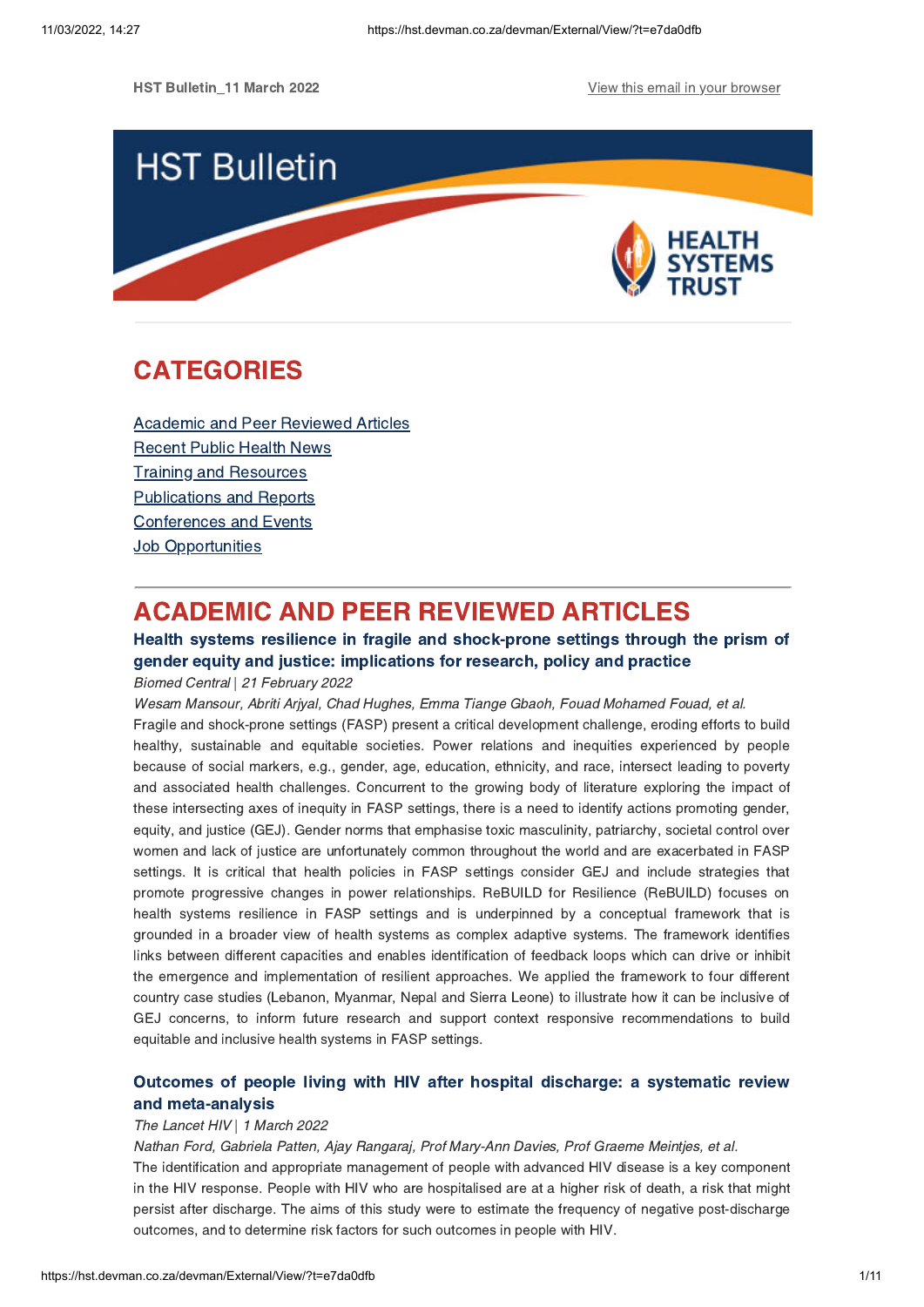### Diabetes [mortality](https://hst.devman.co.za/devman/external/?t=2c33b229) and trends before 25 years of age: an analysis of the Global

Burden of Disease Study 2019 Diabetes and Endocrinology | <sup>1</sup> March <sup>2022</sup>

GBD 2019 Diabetes Mortality Collaborators

Diabetes, particularly type 1 diabetes, at younger ages can be a largely preventable cause of death with the correct health care and services. We aimed to evaluate diabetes mortality and trends at ages younger than 25 years globally using data from the Global Burden of Diseases, Injuries, and Risk Factors Study than 25 years globally using data from the Global Burden of Diseases, Injuries, and Risk Factors Study.<br>(GBD) 2019  $(100 - 7)$ 

## Introducing an Ethics Framework for health [priority-setting](https://hst.devman.co.za/devman/external/?t=3611ef0a) in South Africa on the

# path to universal health coverage South African Medical Journal | <sup>2</sup> March <sup>2022</sup>

D Blaauw, C Chambers, T Chirwa, N Duba, L Gwyther, et al.

South Africa (SA) has embarked on a process to implement universal health coverage (UHC) funded by<br>National Health Insurance (NHI). The 2019 NHI Bill proposes creation of a health technology assessment (HTA) body to inform decisions about which interventions NHI funds will cover under UHC. In practice, HTA often relies mainly on economic evaluations of cost-effectiveness and budget impact, with less attention to the systematic, specific consideration of important social, organisational and ethical impacts of the health technology in question. In this context, the South African Values and Ethics for Universal Health Coverage (SAVE-UHC) research project recognised an opportunity to help shape the health prioritysetting process by providing a way to take account of multiple, ethically relevant considerations that reflect SA values. The SAVE-UHC Research Team developed and tested an SA-specific Ethics Framework for HTA assessment and analysis. HTA assessment and analysis.

### International Women['](https://hst.devman.co.za/devman/external/?t=5d4b2f6f)s Day: dismay at alcohol and arms ties

The Lancet | 5 March 2022<br>Sophie Cousins

Sophie Cousins

Health advocates are concerned at the corporate capture of International Women's Day, with the alcohol industry and arms manufacturers backing a popular website. Sophie Cousins reports.

### Increasing awareness of HIV [pre-exposure](https://hst.devman.co.za/devman/external/?t=67296d50) prophylaxis (PrEP) and willingness to use HIV PrEP among men who have sex with men: a systematic review and metaanalysis of global data

# waar, yn 1990 yn 1900 maart 2022<br>Wiley Online Library | 7 March 2022<br>Zhishan Sun Qianfei Gu Yifan Dai H

Zhishan Sun,Qianfei Gu,Yifan Dai,Huachun Zou,Bruce Agins, et al

Integrated knowledge regarding pre-exposure prophylaxis (PrEP) awareness and willingness to use PrEP can be useful for HIV prevention in high incidence groups. This review summarizes the awareness of PrEP and willingness to use PrEP among men who have sex with men (MSM). The study found that the proportions of PrEP awareness and willingness to use PrEP among MSM have increased since 2014. although the awareness was low and the willingness was moderate. Improving awareness of PrEP through increasing access to PrEP-related health education and enhancing risk perceptions of HIV infection could have positive effects on the willingness to use PrEP among MSM. infection could have positive effects on the willingness to use PrEP among MSM.

The Lancet Regional Health Europe | 8 March 2022<br>The Lancet Regional Health Europe | 8 March 2022<br>David Leon, Dmitri Jdanov, Christopher Gerry, Pavel Grigoriev, Domantas Jasilionis, e David Leon, Dmitri Jdanov, Christopher Gerry, Pavel Grigoriev, Domantas Jasilionis, et al.

The unprovoked and unjustified Russian invasion of Ukraine on 24 February 2022 is already having<br>terrible consequences for health. As we write, only seven days since Russian troops crossed the border, substantial numbers on both sides have died, many due to Russian attacks on civilian targets in violation of international law. This catastrophic turn of events comes hard on the heels of the two-year COVID-19 pandemic during which countries of Eastern Europe were among some of the worst affected. All governments are struggling to replenish public finances, with health services facing great pressures, yet the invasion is resulting in substantial resources in Europe now being understandably diverted to bolster defences. The Ukrainian health system is facing exceptional pressure. Demand has vastly increased by the steeply growing number of casualties caused by the attacks on densely populated areas, alongside the ongoing needs of those with serious infectious and chronic conditions. However, its ability to meet these needs is being severely depleted by the reckless destruction of infrastructure, displacement of these needs is being severely depleted by the reckless destruction of infrastructure, displacement of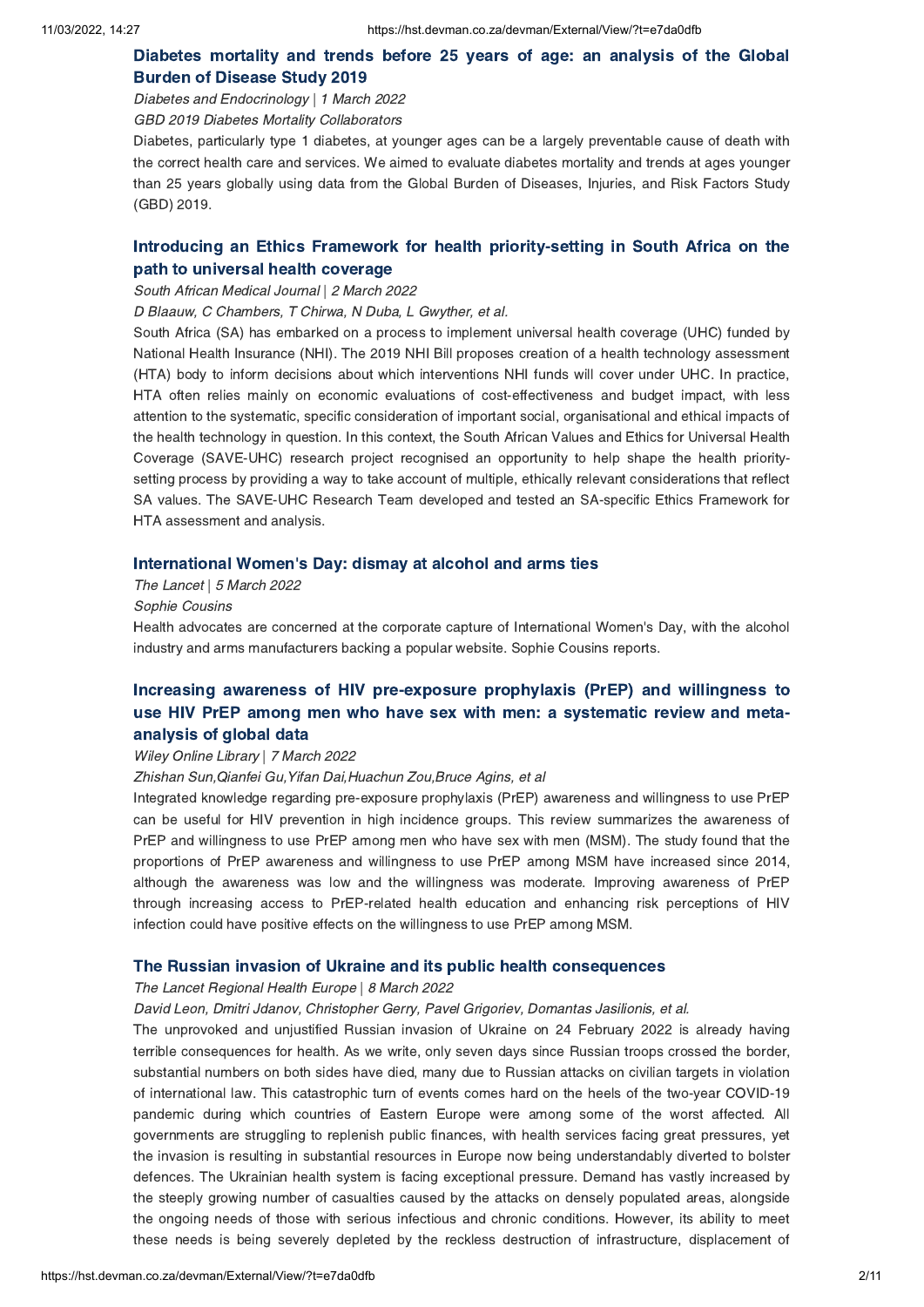health workers and shortage of essential supplies, including oxygen.

### Childhood Tuberculosis [—](https://hst.devman.co.za/devman/external/?t=77ac93cd) Time for Shorter and Differentiated Treatment

New England Journal of Medicine | 10 March 2022<br>Madhukar Pai and Heather Zar

### Madhukar Pai and Heather Zar

Well before the Covid-19 pandemic disrupted tuberculosis care, long treatment duration has been a weak<br>link in the continuum of care. But the past decade has been a turning point in the pioneering of shorter treatment and differentiated care, as opposed to the traditional, one-size-fits-all approach. Shortening of treatment is being achieved by exploiting longer-acting drugs, adding new drugs, or, for persons with nonsevere disease, targeting shorter regimens. For latent Mycobacterium tuberculosis infection, several shorter alternatives to the traditional 6 to 9 months of isoniazid therapy now exist, including a 3-month regimen of weekly rifapentine plus isoniazid or a 4-month regimen of daily rifampin. For drug-resistant tuberculosis, 6 months of oral-only regimens such as bedaquiline, pretomanid, and linezolid or these drugs plus moxifloxacin could replace the 24-month standard regimen. For drug-sensitive tuberculosis in adults, a 4-month rifapentine-based regimen containing moxifloxacin was noninferior to the standard 6month regimen in a recent trial. Where does this leave children, a vulnerable group that is often excluded from randomized trials of new treatments?

# Public Health Action (Ingenta Connect) | 21 March 2022<br>M Fentress, PC Henwood, P Maharai, M Mitha, R Jackpersad, et al

M Fentress, PC Henwood, P Maharaj, M Mitha, R Jackpersad, et al

Thoracic ultrasound is an appealing alternative to chest radiography for the diagnosis of TB. Based on research experience conducting thoracic ultrasound for adults and children in South Africa, three key considerations for potential scale-up were identified. First, thoracic ultrasound requires a comprehensive training programme for novice users; artificial intelligence may be used to simplify training and interpretation. Second, a robust ultrasound device is needed with good subpleural resolution and a probe suitable for children. Third, comprehensive scanning of the lungs is time-intensive, and shorter scanning protocols may be more feasible in clinical practice. protocols may be more feasible in clinical practice.

# Integrated screening and testing for TB and Covid-19 in Perusalism connect) | 21 March 2022<br>
MA Tova, S Palomino, J Peinado, C Martinelli, J Jimenez, et al

### MA Tova, S Palomino, J Peinado, C Martinelli, J Jimenez, et al

We describe the experience of integrating COVID-19 screening and testing into a mobile TB screening<br>unit in Lima, Peru. All attendees received chest radiographs, which were analysed using CAD4TB and CAD4COVID; Xpert MTB/RIF Ultra was used to test for TB, and antibody and polymerase chain reaction (PCR) for SARS-CoV-2. One Xpert-positive TB case was diagnosed per 168 people screened, one person with SARS-CoV-2 antibodies per 3 people screened, and one PCR-confirmed SARS-CoV-2 infection per 8 people screened. Integrated screening can help to avoid delays in the diagnosis of both TB infection per 8 people screened. Integrated screening can help to avoid delays in the diagnosis of both TB and COVID-19.

Developing a portable field unit to improve well-child care Public Health Action (Ingenta Connect) | <sup>21</sup> March <sup>2022</sup>

KE Kinder, GP Douglas, TM Mtonga, E Katsalira, M Lunga, et al

Pediatric growth tracking has been identified as a top priority by international health agencies to assess<br>the severity of malnutrition and stunting. However, remote low-resource settings often lack the necessary infrastructure for longitudinal analysis of growth for the purposes of early identification and immediate intervention of stunting. To address this gap, we developed a portable field unit (PFU) capable of identifying a child over the course of multiple visits, each time adding new anthropomorphic measurements. We conducted a preliminary field evaluation of the PFU by using the unit on two distinct visits to three schools in the area surrounding a medical clinic in rural San Jose, Honduras. The unit was visits to three schools in the area surrounding a medical clinic in rule school clinical clinic in rural mass<br>Used to assess children at each school as part of the community outreach used to assess children at each school as part of the community outreach.

### $\overline{\phantom{a}}$

### <span id="page-2-0"></span>**RECENT PUBLIC HEALTH NEWS**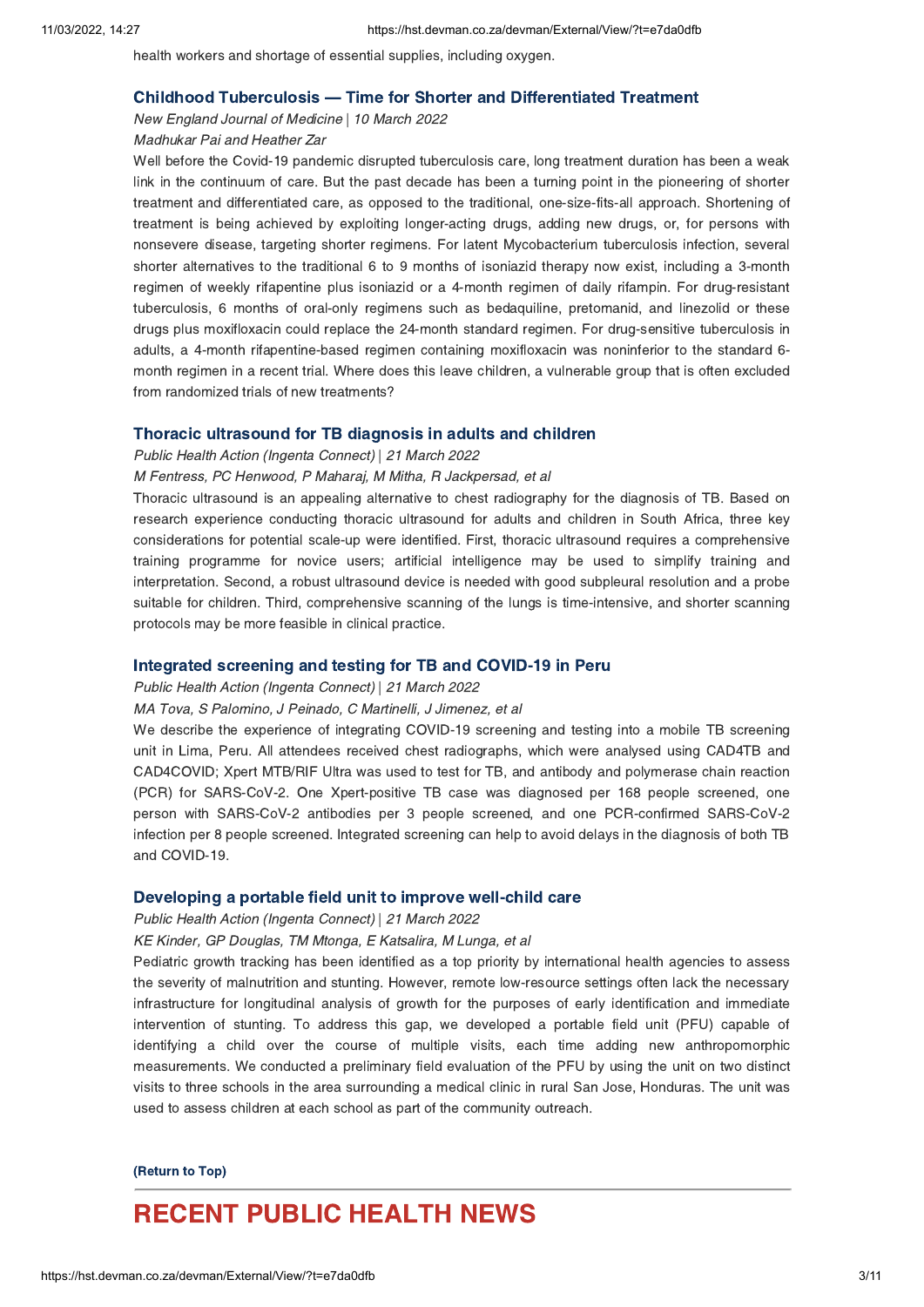Health-E News | 3 March 2022<br>An expert in reproductive health has given women peace of mind as For experiment pertantive transmitted given women peace of mind as mytogeneus continue to do the<br>rounds during the ongoing pandemic – the COVID-19 vaccine doesn't affect your menstrual cycle.<br>Professor Helen Rees, head of Professor Helen Rees, head of the Reproductive Health and HIV Institute at Wits, is also the chair of the<br>South African Health Products Regulatory Association (SAHPRA) board. She has extensive experience working with vaccine preventable diseases. She said that the combination of a new virus and vaccine is the perfect mix for uncertainty and fear. However, it is important to rely on clinical trials and evidence. Rees cited a study conducted by the Commission for Gender Equality which focused on the effect that the Rees cited a study conducted by the Commission for Gender Equality which focused on the effect that the vaccine has on a woman's cycle.

World Birth Birth Defects Day: Parents gripped by superstitutions of Health-E News | 3 March 2022<br>As the globe marks World Birth Defects Day today many South African me As the globe marks World Birth Defects Day today, many South African mothers and fathers are still gripped by fear based on superstitions and myths. Frustrated by this trend, a Limpopo doctor is educating parents about birth defects to empower them to accept their children's conditions, and follow medical advice. Mashudu Modjadji is afraid her 16-month-old son will die because this is what relatives and strangers constantly tell her. The reason is a reddish mark that developed on her son's neck when he was six-months-old. This Limpopo mom is one of thousands of parents who battle superstition and myths, and whose children face judgement because of birth defects. whose children face judgement because of birth defects.

### Young Africans, sexual health and social media: which messages work, which don['](https://hst.devman.co.za/devman/external/?t=a034fa8f)t

### The Conversation | 3 March 2022<br>The increasing use of social m

The increasing use of social media, particularly in African countries, offers several opportunities to promote messages about sexual health behaviours among young adults on the continent. It can complement existing sexual health promotion strategies, particularly when physical distancing measures limits opportunities to meet and interact in person. In addition, the fact that social media platforms allow for multi-directional communication opens new possibilities. Young people don't just need to be passive<br>consumers of sexual health information. They can also actively engage on sexual health issues in their consumers of sexual health information. They can also actively engage on sexual health issues in their<br>private space at a time convenient for them. But are these opportunities being used? private space at a time convenient for them. But are these opportunities being used?

[PODCAST] When will COVID end? Prof Abdool Karim explains Bhekisisa | <sup>4</sup> March <sup>2022</sup>

Health department to suggest that new regulations that will replace the Covid-19 recorder of the bealth department intends to propose new requlations that will replace the Covid-19 record The health department intends to propose new regulations that will replace the Covid-19 regulations as set out in the national state of disaster when the national coronavirus command council meets within the coming week. Health minister Joe Phaahla says the proposed amendments include changing travel requirements that could make it easier and cheaper to travel safely. requirements that could make it easier and cheaper to travel safely.

### World Obesity Day 2022 [–](https://hst.devman.co.za/devman/external/?t=76907271) Accelerating action to stop obesity

World Health Organization | 4 March 2022 News release<br>More than 1 billion people worldwide are obese - 650

More than 1 billion people worldwide are obese – 650 million adults, 340 million adolescents and 39 million children. This number is still increasing. WHO estimates that by 2025, approximately 167 million million children. This number is still increasing. This standard and by 2025, approximately 167 million.<br>people – adults and children – will become less healthy because they are overweight or obese. On the<br>occasion of Worl occasion of World Obesity Day 2022, WHO is urging countries to do more to reverse this predictable and<br>preventable health crisis. Obesity is a disease impacting most body systems. It affects the heart, liver, kidneys, joints, and reproductive system. It leads to a range of noncommunicable diseases (NCDs), such as type 2 diabetes, cardiovascular disease, hypertension and stroke, various forms of cancer, as well as mental health issues. People with obesity are also three times more likely to be hospitalized for COVID-19. The key to preventing obesity is to act early, ideally even before a baby is conceived. Good nutrition in pregnancy, followed by exclusive breastfeeding until the age of 6 months and continued breastfeeding until 2 years and beyond, is best for all infants and young children.  $\sum_{i=1}^n$  years and beyond, is best for all infants and young children.

UNAIDS | 7 March 2022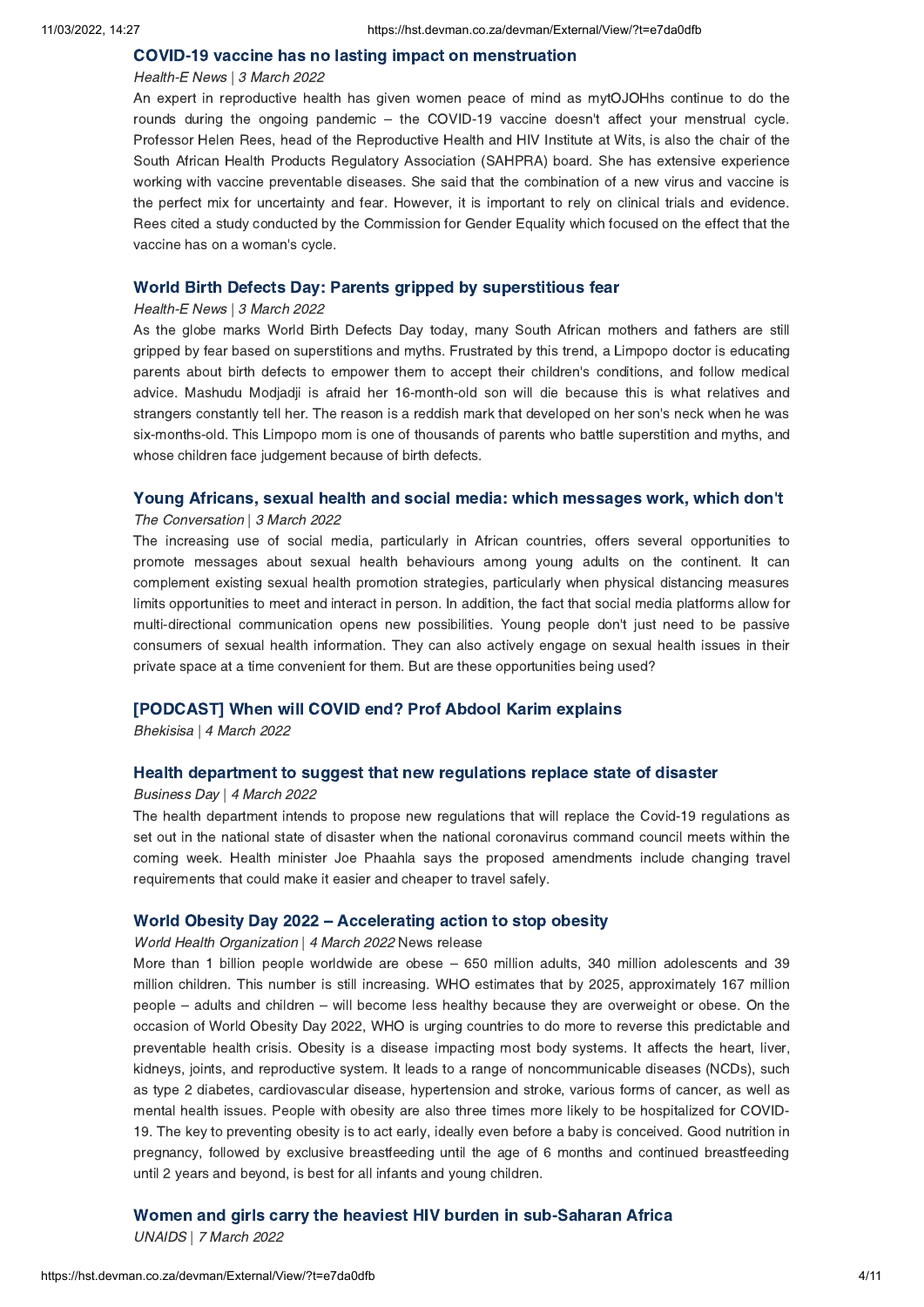### 11/03/2022, 14:27 https://hst.devman.co.za/devman/External/View/?t=e7da0dfb

Gender inequality and discrimination robs women and girls of their fundamental human rights, including<br>the right to education, health and economic opportunities. The resulting disempowerment also denies women and girls sexual autonomy, decision-making power, dignity and safety. These impacts are most pronounced in sub-Saharan Africa, where adolescent girls and young women (aged 15 to 24 years) accounted for 25% of HIV infections in 2020, despite representing just 10% of the population. accounted for 25% of HIV infections in 2020, despite representing just 10% of the population.

# MICD | 7 March 2022<br>South Africa ranks amongst

South Africa ranks amongst the high-burden tuberculosis (TB), drug-resistant TB and HIV-co-infected TB countries, globally. However, over the past decade it has made significant progress in turning the tide by adopting the World Health Organization (WHO) recommended diagnostic technologies and therapies for both prevention and management to reduce the burden of the disease. In addition, the strengthening of HIV management has improved in parallel. These interventions have caused in a year-on-year decline in TB incidence, resulting in South Africa being one of six countries to achieve the End TB Strategy milestones for 2020, namely a 20% reduction in new TB cases (incident rate) between 2015 and 2020. Another success is that South Africa is one of 18 high-burden countries to achieve a greater than 80% coverage of testing for Rifampicin (a key drug for the treatment of drug susceptibly TB) resistance. While there have been great strides in reducing the number of TB cases, the burden remains high and efforts to further decrease the burden of disease need to continue to achieve the ultimate goal of Ending TB by further decrease the burden of disease need to continue to continue to achieve the ultimate goal of  $\frac{1}{3}$ 

### $T$ racking symptoms of respiratory diseases online can give a picture of [community](https://hst.devman.co.za/devman/external/?t=8881c790).

# NICD | 7 March 2022<br>Respiratory diseases

Respiratory diseases are highly infectious and cause a significant health burden. Disease surveillance is the bedrock of public health responses to outbreaks or epidemics caused by these diseases. Effective surveillance gives an indication of the scale of the problem. But traditional disease surveillance is mostly limited to health facilities or surveillance sites, where doctors and nurses identify cases and report to national authorities. Here, a team from South Africa's National Institute for Communicable Diseases talks<br>about another useful tool: community-based surveillance. about another useful tool: community-based surveillance.

### Some malaria parasites are evading [detection](https://hst.devman.co.za/devman/external/?t=9705c1f5) tests, causing an urgent threat to

# public health<br>The Conversation | 7 March 2022<br>Malaria is an old disease. Yet it

Malaria is an old disease. Yet it continues to have devastating impacts on poor people, especially in<br>Africa. To fight the disease, countries primarily use insecticide-treated bed nets to control the mosquitoes that transmit malaria parasites, or medicines to treat malaria patients. These measures have been highly effective over the years. But now they are threatened by mosquitoes resisting the insecticides, and parasites resisting the drug treatments. parasites resisting the drug treatments.

Morld Health Organization | 7 March 2022<br>
Thousands of migrants go missing or die each vear along migration routes In Member States committed to "save lives and establish coordinated international efforts on missing<br>
Member States committed to "save lives and establish coordinated international efforts on missing<br>
migrants" by adopting th migrants" by adopting the Global Compact for Safe, Orderly and Regular Migration (GCM). Four years<br>and more than 15,000 documented deaths later, efforts to provide a meaningful response to this ongoing human tragedy cannot be put off any further. human tragedy cannot be put off any further.

# High [cholesterol](https://hst.devman.co.za/devman/external/?t=9f18da33) levels: Why taking your medicine diligently is more effective than changing your diet

# changing your direct<br>CAN Lifestyle | 7 March 2022<br>No one likes the idea of popr

No one likes the idea of popping pills every morning. Take cholesterol-lowering medicines or statins, for example. To get themselves off the hook, many patients with high cholesterol levels tend to believe that diet changes and other lifestyle modifications alone would work.

Interestingly, when it comes to lowering cholesterol levels, being diligent with your medicine is far more beneficial than giving up wagyu beef. A local study by SingHealth Polyclinics (SHP) has found "adherence<br>to medication to be the most critical factor" compared to other considerations such as ethnicity, diet. to medication to be the most critical factor" compared to other considerations such as ethnicity, diet,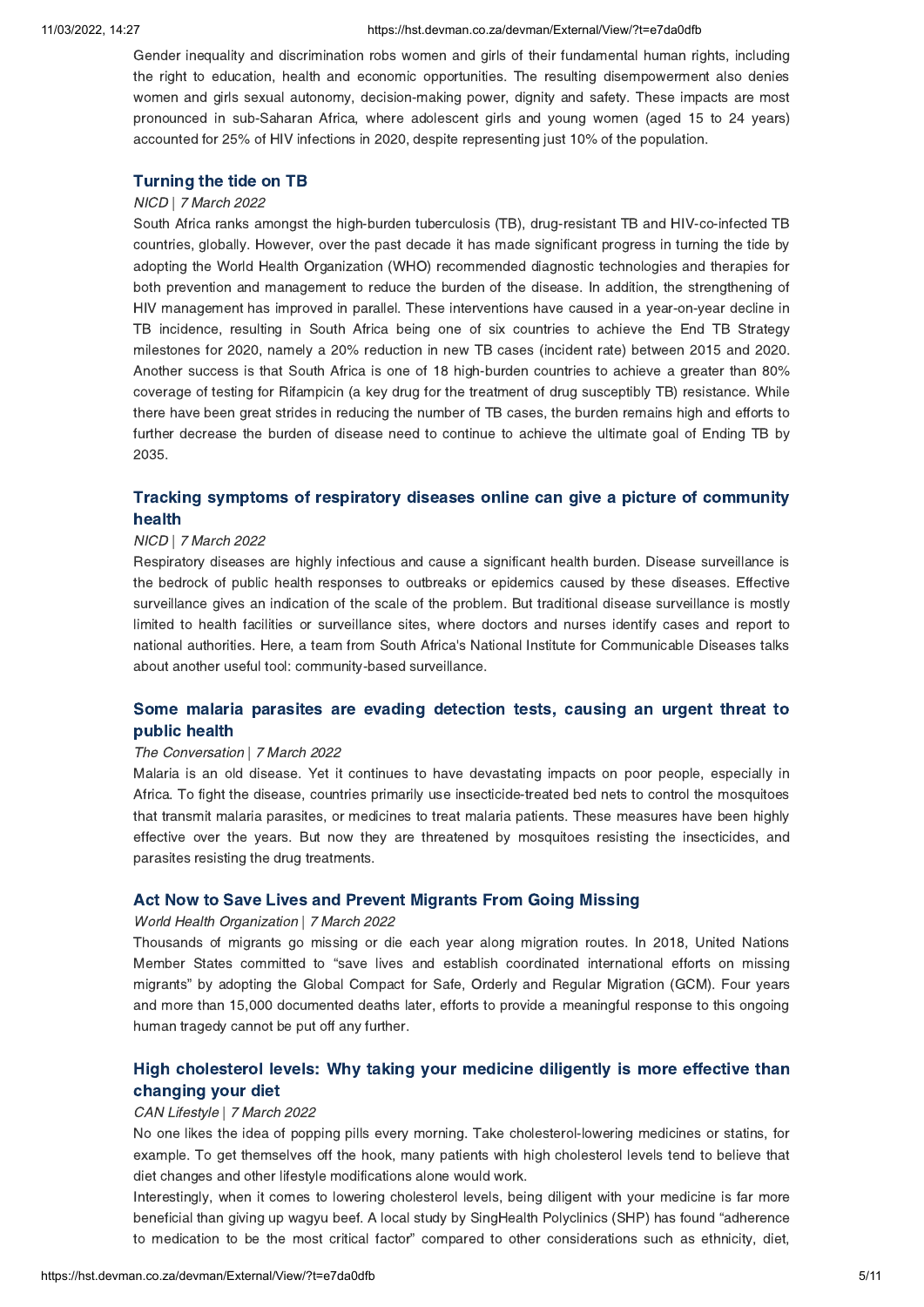exercise and smoking.

Medscape | 7 March 2022<br>Adding drinks with a high fructose content to a diet that already in Adding drinks with a [high](https://hst.devman.co.za/devman/external/?t=d0305779) fructose content to a diet that already includes high fat content can accelerate the chances of **fatty liver** disease, according to scientists at the University of Barcelona. the chances of fatty liver disease, according to scientists at the University of Barcelona.

- A high intake of fructose may increase the risk of nonalcoholic fatty liver disease, in which too much fat is stored in liver cells.
- High-fructose corn syrup is one of the most common sweeteners in the food industry and is used to sweeten many products despite the scientific evidence that it is associated with metabolic disorders that are risk factors of cardiovascular disease.
- Researchers found that consuming a high-fructose diet for long periods can lead to a deterioration of the layer of cells that creates the intestinal barrier that prevents bacteria and toxins from leaking into the bloodstream and affecting the liver.
- Fatty liver disease can lead to liver inflammation and liver damage, resulting in nonalcoholic steatohepatitis, a more aggressive disease that in turn can progress to scarring of the liver (cirrhosis), liver cancer, and liver failure.
- Severe fatty liver disease and liver tumors from the gut barrier deterioration created by excessive fructose intake can be prevented with medications. fructose intake can be prevented with medications.

## 'Turn the clock forward on women's rights': UN chief's [International](https://hst.devman.co.za/devman/external/?t=8fbcccff) Women's Day

# United Nations Women | 7 March 2022<br>Mr. Guterres highlighted the contribut

Mr. Guterres highlighted the contribution that women have made to ending the COVID-19 pandemic, hailed the ideas, innovations and activism that are changing our world for the better, and welcomed more women leaders across all walks of life. However, as the UN chief pointed out, women and girls have frequently borne the brunt of the consequences of the virus spreading worldwide, which have included girls and women being shut out of schools and workplaces, led to rising poverty and rising violence, and seen women doing the vast majority of the world's unpaid but essential care work. To remedy the situation, Mr. Guterres called for guaranteed quality education for every girl, massive investments in situation, Mr. Guaranteed for guaranteed public processes called for girl, massive investments in the state in<br>women's training and decent work, effective action to end gender-based violence, and universal health<br>care. Oth care. Other measures recommended by the UN chief include gender quotas, that could result in the world benefiting from more women leaders.

### UNAIDS Executive Director['](https://hst.devman.co.za/devman/external/?t=8df1a75c)s message on International Women's Day 2022

### UNAIDS | 8 March 2022<br>Congratulations on Inter

Congratulations on International Women's Day to all whose determination and solidarity is the light of hope and the power for change. Women are not waiting to be offered a seat at the table, they are bringing their own fold-up chair. This year's theme calls for "Gender equality today for a sustainable tomorrow". As<br>the women's movements have brought to the fore and as all the evidence demonstrates every the women's movements have brought to the fore, and as all the evidence demonstrates, every development goal depends on ensuring the rights of all women and girls. Gender inequality is a threat to everyone. We cannot uphold patriarchy and defeat AIDS. everyone. We cannot uphold patriarchy and defeat AIDS.

Your blood group may determine your risk of severe Covid-19<br>Health24 | 8 March 2022<br>A new Furonean study has found that higher levels of specific blood protei A new European study has found that higher levels of specific blood proteins in Covid-19 patients are causally associated with hospitalisation and severe illness. The study published in PLOS Genetics investigated a possible connection between blood groups and the likelihood of developing severe Covid-19. The researchers used a genetic tool to screen over 3 000 blood proteins. Researchers identified six proteins that could underlie an increased risk of severe Covid-19 and eight that could contribute to protection from severe Covid-19. protection from severe Covid-19.

### Finding the right fit: Why South Africa won['](https://hst.devman.co.za/devman/external/?t=a653dea2)t be using this COVID pill

### Bhekisisa | 8 March 2022<br>A new COVID pill called n

A new Covid-Covid-Covid-Covid-Covid-Covid-Covid-Covid-Covid-Covid-Covid-Covid-Covid-Covid-Covid-Covid-Covid-Covid-Covid-Covid-Covid-Covid-Covid-Covid-Covid-Covid-Covid-Covid-Covid-Covid-Covid-Covid-Covid-Covid-Covid-Covid- $\alpha$  it is a committed of the user  $\alpha$  committee of experts that advises the government on treatment on treatment on treatment on the government on treatment on the government on the government of the government on the g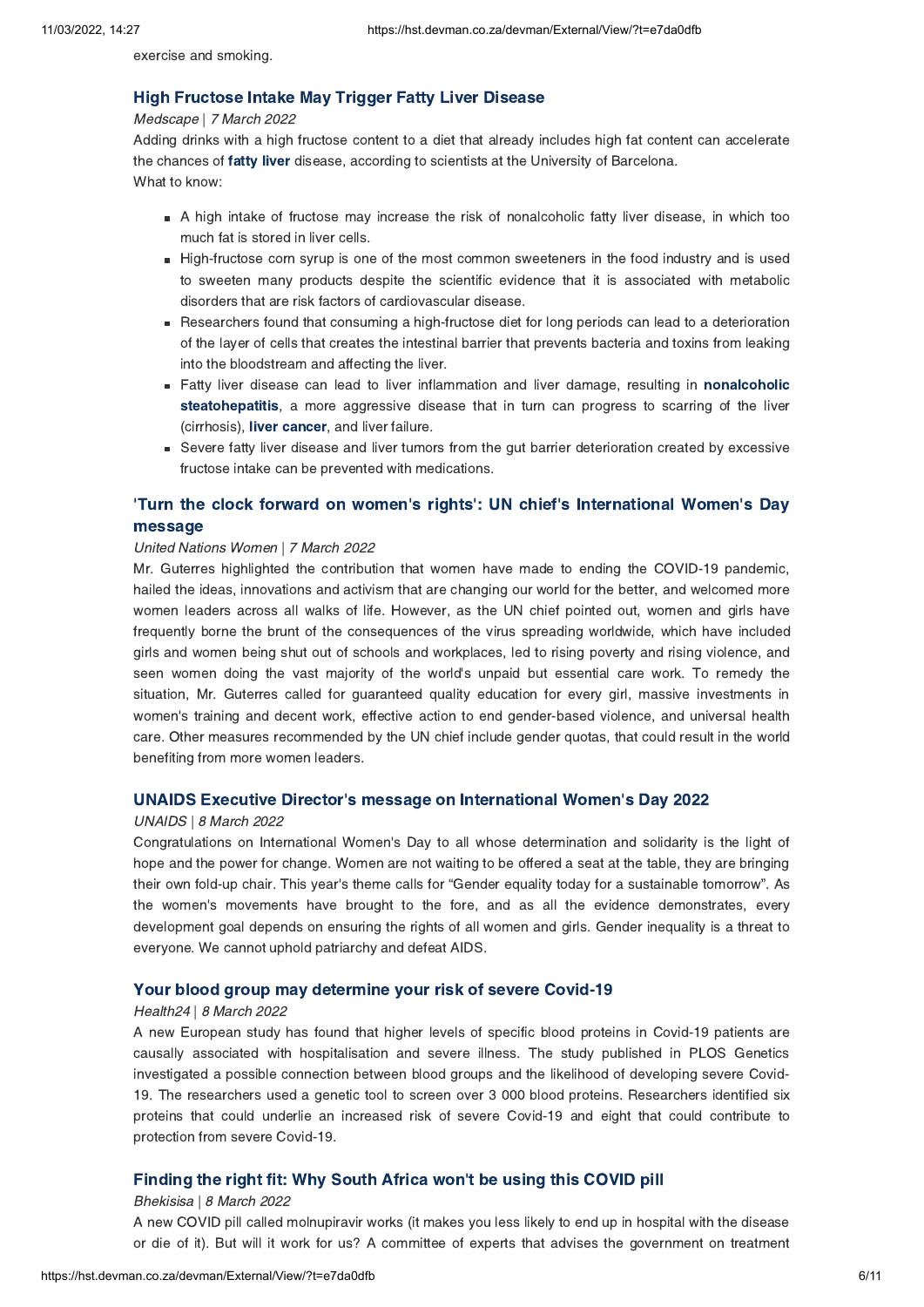choices says no, despite it having been approved in South Africa in February. It's not because<br>molnupiravir isn't a good drug — in fact, the World Health Organisation backs it. (albeit with some molnupiravir isn't a good drug — in fact, the World Health Organisation backs it, (albeit with some<br>conditions). But it's not the right drug for South Africa's public health sector. This means the government conditions). But it's not the right drug for South Africa's public health sector. This means the government will likely not be rolling it out at state clinics. will likely not be rolling it out at state clinical

### Celebrating the solution multipliers United Nations Women | Statement by Sima Bahous, Executive Director of UN Women, on International Women's Day, 8 March 2022

On International Women's Day, we celebrate the power and potential of women and girls. We recognize their courage, resilience and leadership. We mark the ways in which we are making progress towards a more gender-equal world. At the same time, we see how that progress is being undermined by multiple. interlocking and compounding generational crises. Currently, we are witnessing the horrifying situation in Ukraine where the impacts on women and girls, including the hundreds of thousands displaced, remind us: all conflicts, from Ukraine to Myanmar to Afghanistan, from the Sahel to Yemen, exact their highest price from women and girls. The Secretary- General has been clear, War Must Stop. price from women and girls. The Secretary- General has been clear, War Must Stop.

## We can not let war in Ukraine derail HIV, TB and Covid-19 [treatment](https://hst.devman.co.za/devman/external/?t=ae66f6e0) in eastern in eastern in eastern in eastern in eastern in eastern in eastern in eastern in eastern in eastern in eastern in eastern in eastern in eastern

# The Telegraph | 8 March 2022<br>It is no surprise that the Wor

It is no surprise that the World Health Organization (WHO) is calling for oxygen and critical medical<br>supplies to safely reach those who need them in Ukraine and moving to establish safe transit for shipments through Poland. But nor is the call new. We've been here before. Russian annexation of Crimea and the conflict in the Donetsk and Luhansk oblasts of Eastern Ukraine in 2014 threatened the supply of HIV and tuberculosis medicines. Fragile trans-internal border efforts and financing by the Global Fund to Fight Aids, Tuberculosis and Malaria allowed the continued supply of the medicines in the separatist territories despite the conflict during the last eight years. One has to assume that should Russia occupy new Ukraine territories, the challenges to guarantee people living with tuberculosis and HIV access to those drugs will be just as great, high risk, if not already los access to the drugs will be just as great, high risk, if already los

Daily Maverick | 8 March 2022<br>
With capable leadership and quidance. Flyira Singh revitalised the National Cancer Registry, effectivel With capable leadership and guidance, Elvira Singh revitalised the National Cancer Registry, effectively dealing with the backlog that negatively affected its image as a reputable registry. She also developed the first urban population-based cancer registry in South Africa, in the City of Ekurhuleni, with the first report published in 2018. The cancer epidemiology research community in South Africa and throughout the world is devastated by the passing of our dear friend and colleague. Dr Elvira Singh, on Sunday, 27 February. Elvira graduated as a medical doctor from the University of KwaZulu-Natal at the end of 2000 and received her master's degree in community health at Wits in April 2009, as well as her fellowship in public health from the Colleges of Medicine of South Africa in May 2009, winning the Henry Gluckman Medal for Best Candidate. Best Candidate.

Avert | 8 March 2022<br>Since the start of the global HIV enidem Since the start of the global HIV epidemic, women in many regions have been disproportionately affected<br>by HIV. Today, women constitute more than half of all people living with HIV1 and AIDS-related illnesses remain the leading cause of death for women aged between 5 and 49. Young women (aged 15-24), and adolescent girls (aged 10-19) in particular, account for a disproportionate number of new HIV infections. In 2017, 7,000 adolescent girls and voung women became HIV-positive. This is a far higher rate than new infections among young men, with young women twice as likely to acquire HIV as their male peers. In sub-Saharan Africa, despite making up just 10% of the population, one out of every five new HIV infections happens among adolescent girls and young women. In the worse-affected countries, 80% of new HIV infections among adolescents are among girls, who are up to eight times more likely to be living with HIV than adolescent boys. It is estimated that around 50 adolescent girls die every day from AIDS- $\blacksquare$ 

### International Women['](https://hst.devman.co.za/devman/external/?t=e95cb207)s Day: This disabled female farmer won't be held back

Health-E News | 8 March <sup>2022</sup>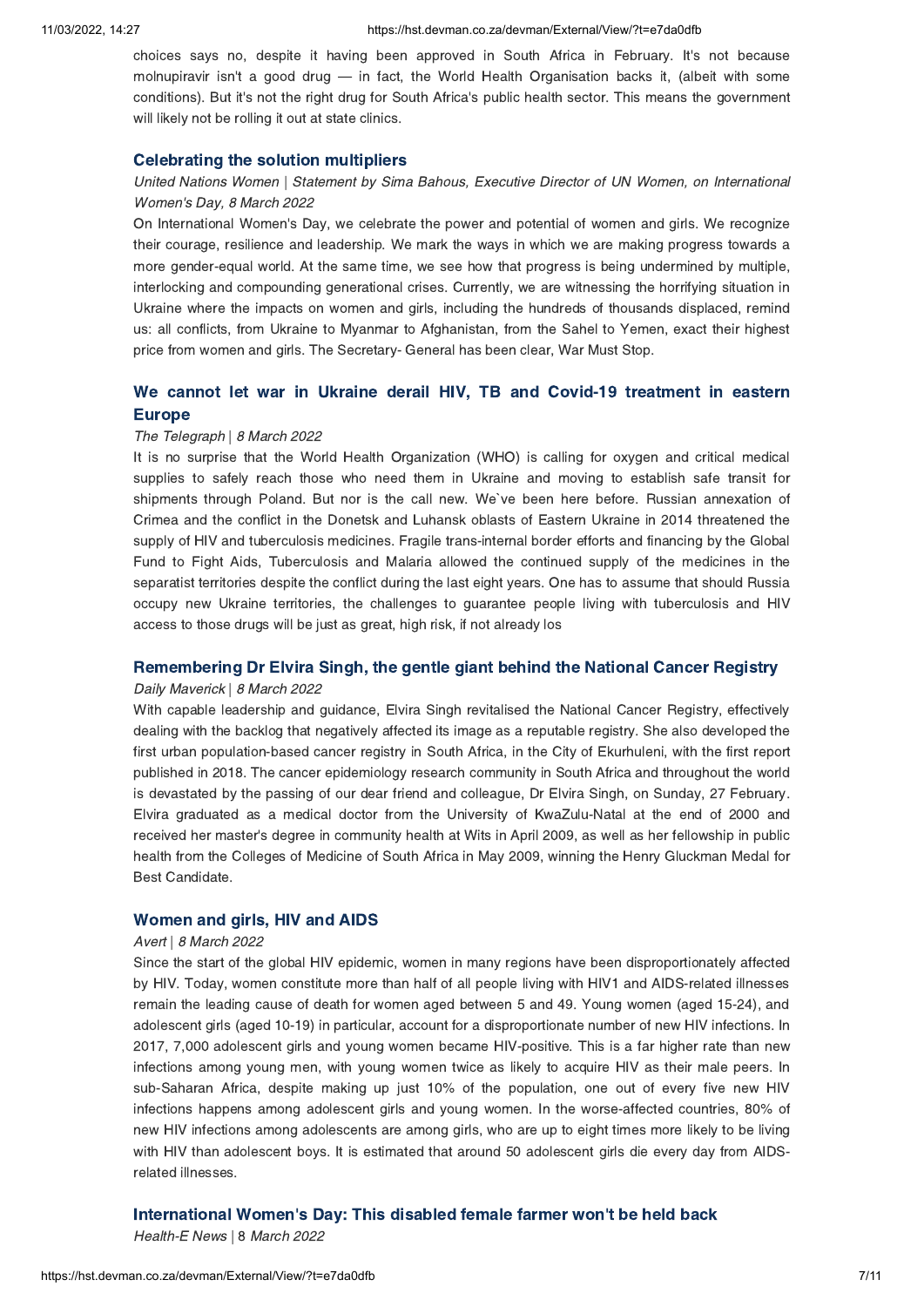This International Women's Day (IWD) wheelchair bound farmer, Lydia Nemafhohoni, wants other disabled women to know they can break the biases they face. Left paralysed by a bout of childhood polio, disabled women teel empowered instead of "feeling sorry for themselves".<br>She fights a double bias: for being disabled and for being a woman. Now she's on a mission to help other<br>disabled women feel empowered instead of "fe disabled women feel empowered instead of "feeling sorry for themselves".

# How Brains Make [Memories;](https://hst.devman.co.za/devman/external/?t=6719b5a3) Family Size and Dementia; How COVID Hijacks Sense

# of Survey<br>Medpage Today | 8 March 2022<br>Recorded activity of single neu

Recorded activity of single neurons in the human medial temporal lobe showed that neurons detect cognitive boundaries to create, store, and access memories. (Nature Neuroscience) Angiotensinconverting enzyme (ACE) inhibition boosted endogenous opioid signaling in mice. (Science) Data from 183 member World Health Organization member states showed that living in a large household reduced dementia mortality. (PLOS One) A digital pen recorded patients as they completed the Trail Making Test and picked up subtle measures of cognitive and physical function. (Alzheimer's & Dementia: Diagnosis,<br>Assessment & Disease Monitoring) Assessment & Disease Monitoring).

Health-E News | 9 March 2022<br>Gauteng MFC for Health Dr. Nomathemba Mokgethi confirmed that the Helen an increase in the number of mental healthcare admissions due to a number of reasons. This includes hundreds of patients, seeking care from outside the hospital's feeder area, flocking to the facility. Mokgethi added that an increase in poor socio-economic circumstances worsened by the COVID-19 pandemic, the use of illegal substances, and families who refuse to take back their relatives once discharged, have put additional pressure on the hospital. She was responding to a legislature question and also cited the temporary closure of some sections of the Charlotte Maxeke Johannesburg Academic Hospital (CMJAH) temporary contributions of the Charlotte Maxematics Charlotte Maxematics Maxematics (CMJAH)<br>as another contribution factor. as another contributing factor.

## Two South African health sector vertex approach to French National Order of Transition Order of Transitional Order of Transitional Order of Transitional Order of Transitional Order of Transitional Order of Transitional Ord

# —<br>*Daily Maverick ∣ 8 March 2022*<br>Dr Fareed Abdullah and Profes

Dr Fareed Abdullah and Professor Helen Rees, two South African medical practitioners with a long history<br>of working for better healthcare and human rights within South Africa and the global community, were recently appointed to the French National Order of Merit by French President Emmanuel Macron. In the realm of health and human rights, both Dr Fareed Abdullah and Professor Helen Rees have been a consistent and dedicated presence within South Africa and the international community for more than 25 years. They have shaped healthcare policies and responses, riding out periods of turbulent change in the form of the HIV/Aids crisis and, more recently, the Covid-19 pandemic. In a decision taken by French Fresident Emmanuel Macron on 7 February and announced on 22 February, Abdullah and Rees were appointed as Knight of the French National Order of Merit and Officer of the French National Order of Merit, respectively.  $\ldots$ , respectively.

## It's your last shot at getting a Pfizer [vaccine.](https://hst.devman.co.za/devman/external/?t=790b0ac2) Here's how South Africa's roll-out is changing come July

# changing come July Bhekisisa | <sup>9</sup> March <sup>2022</sup>

South Africa has received an all the 30-million Pfizer Covid-process is had arrived between October and the last batch that was delivered — a consignment of 4 831 560 shots that arrived between October and December in 2021 and December in 2021 — expires at the end of July, health department data shows. After that date, Pfizer jabs not used or redistributed to other countries will have to be destroyed and more doses are unlikely to jab is not used or redistributed to other countries in have to be destroyed and more doses are unlikely to be procured directly from the company. "We'll see what the uptake looks like, and if needed, we'll ask for our dose our doses from Covax," says Nicholas Crisp, who heads up South Africa's roll-out in the national health department. "But, we're highly unlikely to procure more Pfizer doses after July, because we still have Johnson & Johnson (J&J) doses after July, which is also a good vaccine and should then be used." According to the health department's dashboard, 24 339 805 Pfizer doses had been administered by the end of March 8, but these doses include donations from the United States (7 443 540) and jabs procured via Covax In total SA has received 39 272 220 Pfizer doses from its bilateral agreement with Pfizer US  $\alpha$  donations and Covax. **In the same in the same in the same is bilateral agreement with Pfizer, US**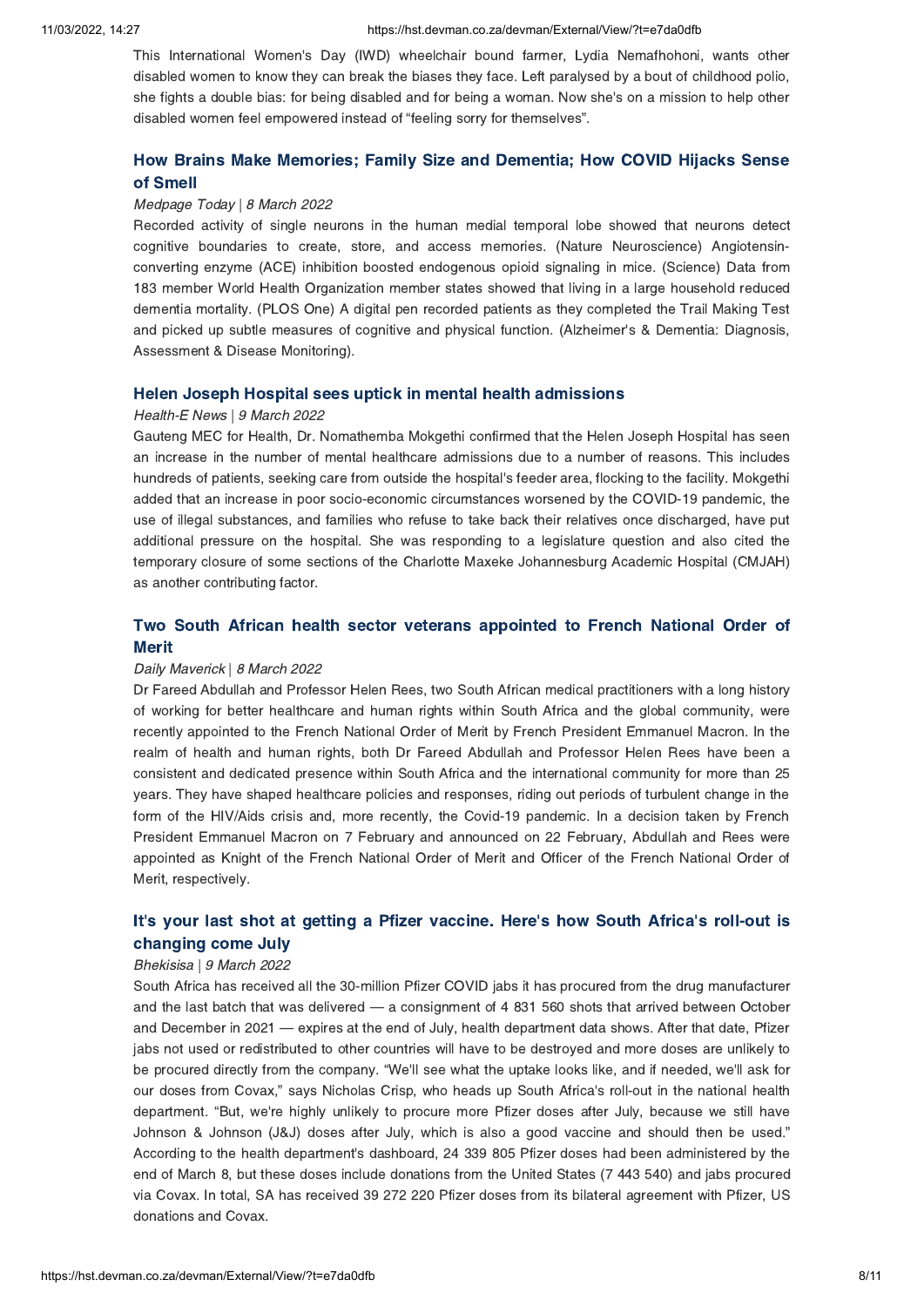# WATCH: World's first person to receive [transplanted](https://hst.devman.co.za/devman/external/?t=878f0527) genetically modified pig heart

# dies IOL | <sup>10</sup> March <sup>2022</sup>

A 57-year-old man with terminal heart disease who made history as the first person to receive a genetically modified pig's heart died on Tuesday at the University of Maryland Medical Center (UMMC), the hospital said. David Bennett received the transplant on January 7. His condition began deteriorating the hospital same same is considered the transplant on January 7. His condition began determining<br>several days ago, the hospital said on Wednesday, and he was given "compassionate palliative care" after<br>it became clear tha it became clear that he would not recover. Bennett "wasn't able to overcome what turned out to be the devastating debilitation" caused by the heart failure he experienced before the transplant, Dr Bartley Griffith, director of the UMCC cardiac transplant programme, said in a videotaped statement.

## As SA moves towards scrapping Covid [regulations,](https://hst.devman.co.za/devman/external/?t=916d4308) doctors find themselves on a new medical front line

# new medical contracts<br>IOL | 10 March 2022<br>For most of his medical care

For most of his medical career, KwaZulu-Natal vascular surgeon Dr Vinesh Padayachy has been fighting<br>a silent illness: lymphatic and venous disease. Now, two years after the Covid-19 pandemic upended the medical world, Padayachy has found himself on a new medical front line – understanding the long-term<br>effect Covid-is having on his patients and people with lymphatic and venous diseases. "The scientific effect Covid is having on his patients and people with lymphatic and venous diseases. "The scientific<br>world is continuously making new discoveries on what has become known as long-haul or long-term Covid. People who have lymphatic and venous Diseases such as deep vein thrombosis, lipedema, lymphoedema, spider veins, varicose veins, and venous leg ulcers and who have contracted Covid should especially take precaution," Padayachy said.

Health-E News | 11 March 2022<br>Despite integrated interventions, the Centre for the Aids Despite integrated interventions, the Centre for the Aids Programme of Research in South Africa<br>(CAPRISA), remains worried as South Africa's HIV-TB mortality rates continue to soar. CAPRISA, a global research organisation, released a study that demonstrated that the mortality benefit from health systems process improvements in real-world operational settings remains a challenge. It assessed the impact of quality improvement for HIV-TB integration on mortality within 40 primary healthcare clinics in SA between 2016 and 2018. Prof Kogieleum Naidoo, the study's primary author, said the mortality rates in those co-2016 and 2018. Prof Kogieleum Naidoo, the study's primary author, said the mortality rates in those co-<br>infected with HIV and TB, were still 'unacceptably high'. "We want to make sure that we are saving lives infected with HIV and TB, were still 'unacceptably high'. "We want to make sure that we are saving lives.<br>So, while our goal was to show improvement in mortality, we didn't show an appreciable difference in So, while our goal was to show improvement in mortality, we didn't show an appreciable difference in mortality," she said.

(Return to Top)

### <span id="page-8-0"></span>**TRAINING AND RESOURCES**

### Subscribe to the Health Systems Trust Bulletin

The Health Systems Trust (HST) produces a weekly bulletin on Fridays focusing on key public health news, peer-reviewed journal articles and other important primary healthcare resources. news, peer-reviewed journal articles and other important primary healthcare resources.

**Subscribe to the Health Systems Trust 60percent**<br>HST produces a weekly online publication, 60percent, which keeps subscribers abreast with the latest news and developments pertaining to HIV-related maternal, adolescent, child and youth health. The name 60 percent signifies that southern Africa is responding to a feminised HIV/AIDS epidemic, with at least 60% of those living with HIV being women.

of these living minimizering memorities.<br>Subscribe to 60percent by simply visiting HST's website (https://www.hst.org.za), scroll to the bottom of<br>the page, hit the SUBSCRIBE button, and follow the prompts. Let's keep you the page, hit the SUBSCRIBE button, and follow the prompts. Let's keep you posted!

### HSTi offers accredited and non-accredited short courses and full programmes<br>The Health Systems Training Institute (HSTi) is the training arm of the Health Systems Trust (HST), a

leading force in the South African public health sector. HST was established in 1992, on the brink of democracy in South Africa, and has since played a significant role in strengthening the national primary health system through health research, informatics, clinical support, capacity-building and training. health system through health research, informatics, clinical support, capacity-building and training.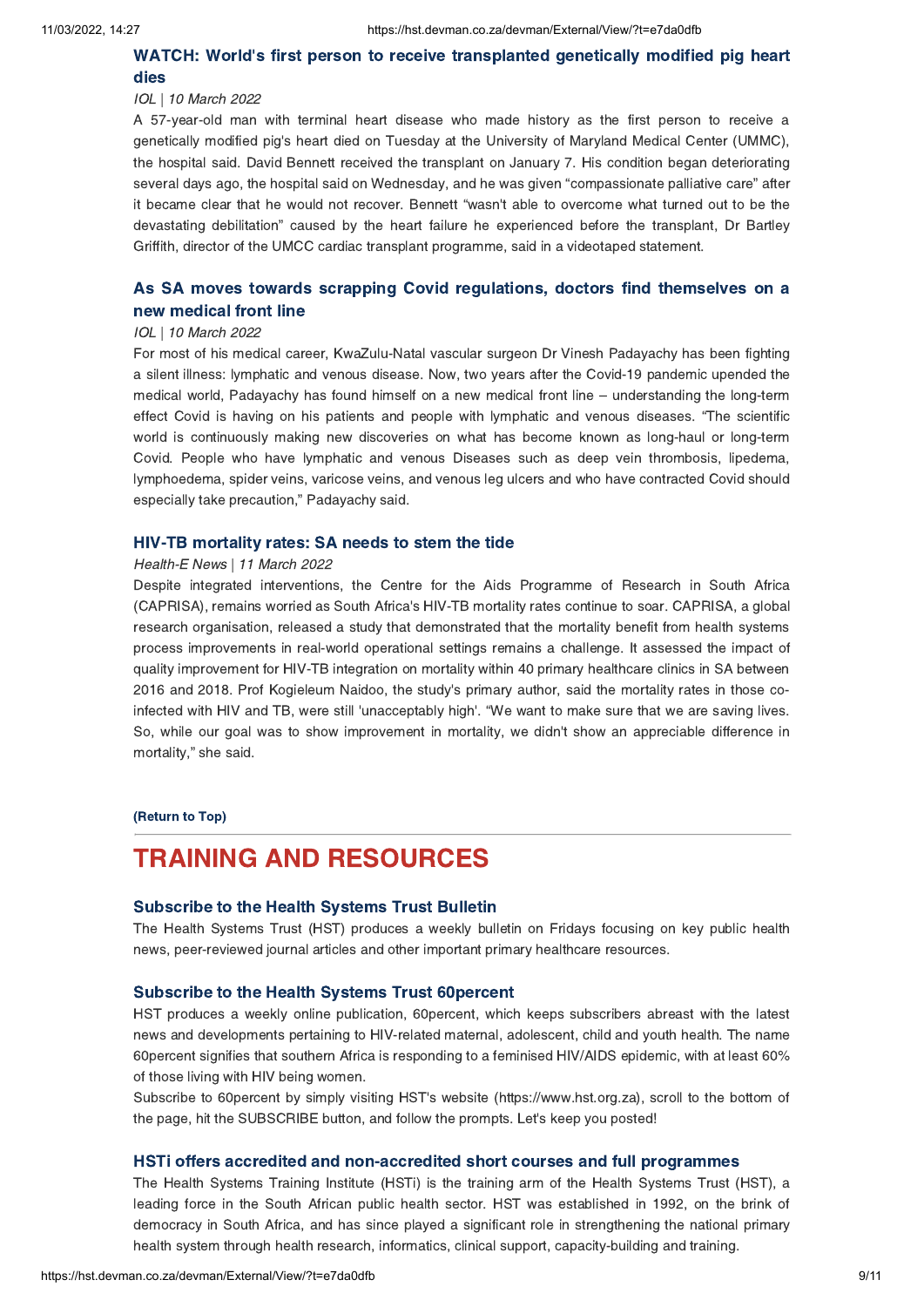### (Return to Top)

### **PUBLICATIONS AND REPORTS** [PUBLICATIO](https://hst.devman.co.za/devman/external/?t=ca97d88c)NS AND REPORTS AND REPORTS AND REPORTS AND REPORTS AND REPORTS AND REPORTS AND REPORTS AND REPORTS AND REPORTS.

**Obesity Atlas 2022**<br>The 2022 Atlas, launched on World Obesity Day, presents projections for 2030 including the projected prevalence for obesity and severe obesity in men and women, and revisits 2030 projections for children. Furthermore, it presents current estimates for some of the consequences of obesity, namely the impact that high BMI has on the number of life-years lost to disease and early death (disease-adjusted life years, DALYs). The Atlas ends with scorecards for 200 countries globally, presenting the current estimates and projections for obesity, DALYs and preparedness. These serve as a wealth of knowledge, particularly for advocacy directed at policymakers who have the power to make a difference. advocacy directed at policymakers who have the power to make a difference.

# World Health Organization | 8 March 2022<br>The objective of this quideline is to pres

The objective of this guideline is to present the complete set of all WHO recommendations and best practice statements relating to abortion. While legal, regulatory, policy and service-delivery contexts may vary from country to country, the recommendations and best practices described in this document aim to enable evidence-based decision-making with respect to quality abortion care. enable evidence-based decision-making with respect to quality abortion care.

**CDC** | HIV Prevention Materials<br>Pre-exposure prophylaxis (PrEP) and post-exposure prophylaxis (PEP) are important tools for preventing HIV. The materials below contain information for health care providers and their patients about how to determine if PrEP or PEP should be prescribed. They also provide information on how to access, prescribe, use, and pay for PrEP and PEP. prescribe, use, and pay for PrEP and PEP.

**PEP for HIV Prevention: FAQs (A Guide for Health Care Providers)**<br>PEP (post-exposure prophylaxis) can be used to prevent HIV after a specific, high-risk exposure to HIV. PEP (post-exposure prophylaxis) can be used to prevent to an and to prevent exposure to prevent in the HIV. By familiarizing yourself with PEP, you can help protect your patients from HIV.

### Pandemic **Commerce [Transforming](https://hst.devman.co.za/devman/external/?t=fdd3e581)** the Global Hills epidemic in the Midst of a

Pandemicoles<br>Even in the face of a pandemic, the U.S. President's Emergency Plan for AIDS Relief (PEPFAR)<br>continues to save millions of lives as a leader in the global response to the world's two deadliest infectious continues to save millions of lives as a leader in the global response to the world's two deadliest infectious diseases – HIV and TB. As a key implementing agency of the U.S. President's Emergency Plan for AIDS<br>Relief (PEPFAR). CDC is at the forefront of these global efforts to treat and prevent these diseases. CDC plays a unique role, bringing scientific know-how and on-the-ground expertise to bring about significant impact in the fight against these diseases. Just last year, our efforts accounted for more than 50 percent impact in the fight against these diseases services year, our efforts accounted for more than 50 percent.<br>of all key\* PEPEAR outcomes to treat and prevent HIV and TB of all key\* PEPFAR outcomes to treat and prevent HIV and TB.

(Return to Top)

### <span id="page-9-0"></span>**CONFERENCES AND EVENTS** CONFERENCES AND EXPERIENCES<br>MUIO Olabel Occurations: Otenslaude for Defini

### WHO Global Competency Standards for Refugee and Migrant Health Services –<br>Strengthening the health workforce to provide quality health services to refugees [Strengthening](https://hst.devman.co.za/devman/external/?t=c564db28) the health workforce to provide quality health services to refugees

min migrants<br>Date: 16 December 2021 Time: 15:00

Refugees and migrants may face a number of challenges to accessing health care, including language<br>and cultural differences, institutional discrimination and restricted use of health services, which shape their interactions with the host country's health system and health workforce. The health workforce has a vital role in providing people-centred health services and building the resilience of health systems to respond to role in providing people-centred health systems to respond the health systems to respond the health needs of refugees and migrants. This requires health workers with specific competencies.